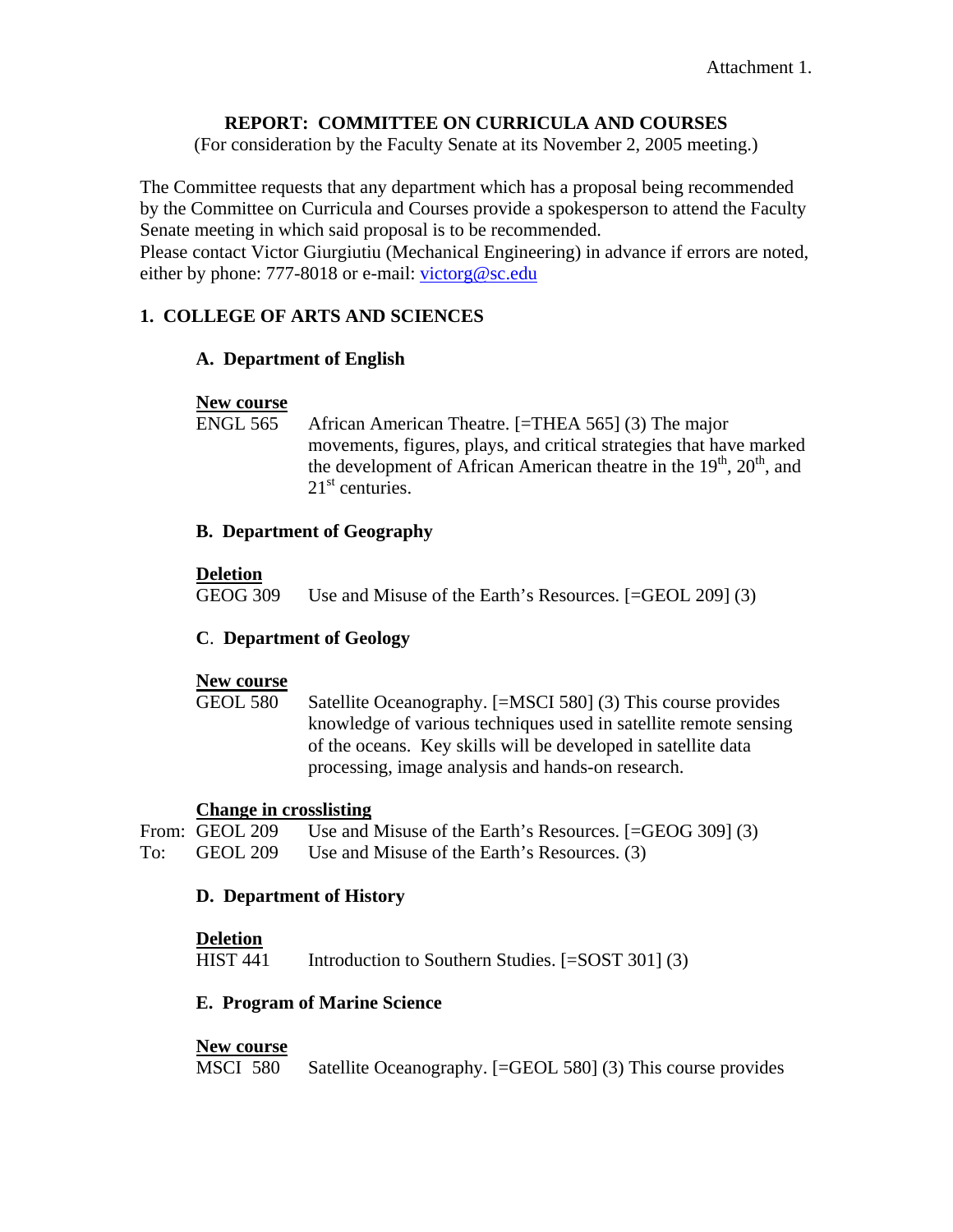knowledge of various techniques used in satellite remote sensing of the oceans. Key skills will be developed in satellite data processing, image analysis and hands-on research.

# **F. Department of Philosophy**

#### **New course**

PHIL 309 Mind and Nature. (3) Philosophical theories about the nature of consciousness, the problem of qualia, phenomenal concepts, the explanatory gap hypothesis, higher-order consciousness, prospects for naturalistic accounts of consciousness.

## **G. Institute for Southern Studies**

## **Change in cross-listing**

|     | From: SOST 301 | Introduction to Southern Studies. [=HIST 441] (3) |
|-----|----------------|---------------------------------------------------|
| To: | SOST 301       | Introduction to Southern Studies. (3)             |

# **H. Department of Statistics**

**New course**<br>STAT 528 Environmental Statistics. (3) (Prereq: STAT 516) Statistical analysis of environmental data. Review of multiple regression and ANOVA, Nonlinear regression models and generalized linear models, analyses for temporally and spatially correlated data, and methods of environmental sampling.

## **I. Department of Theatre and Speech**

## **Change in cross-listing**

|     | From: THEA 565 | African American Theatre. (3)             |
|-----|----------------|-------------------------------------------|
| To: | THEA 565       | African American Theatre. [=ENGL 565] (3) |

# **2. SCHOOL OF THE ENVIRONMENT**

## **Change in telecommunications**

|     | From: ENVR 200  | Natural History of South Carolina. (4) Course provides a general   |
|-----|-----------------|--------------------------------------------------------------------|
|     |                 | review of plants, animals, and geological features of South        |
|     |                 | Carolina, with an emphasis on connections in the natural world (3) |
|     |                 | lecture hours and 3 lab hours per week).                           |
| To: | <b>ENVR 200</b> | Natural History of South Carolina. (4) Course provides a general   |
|     |                 | review of plants, animals, and geological features of South        |
|     |                 | Carolina, with an emphasis on connections in the natural world (3) |
|     |                 | lecture hours and 3 lab hours per week).                           |
|     |                 | Also approved to be offered via telecommunications.                |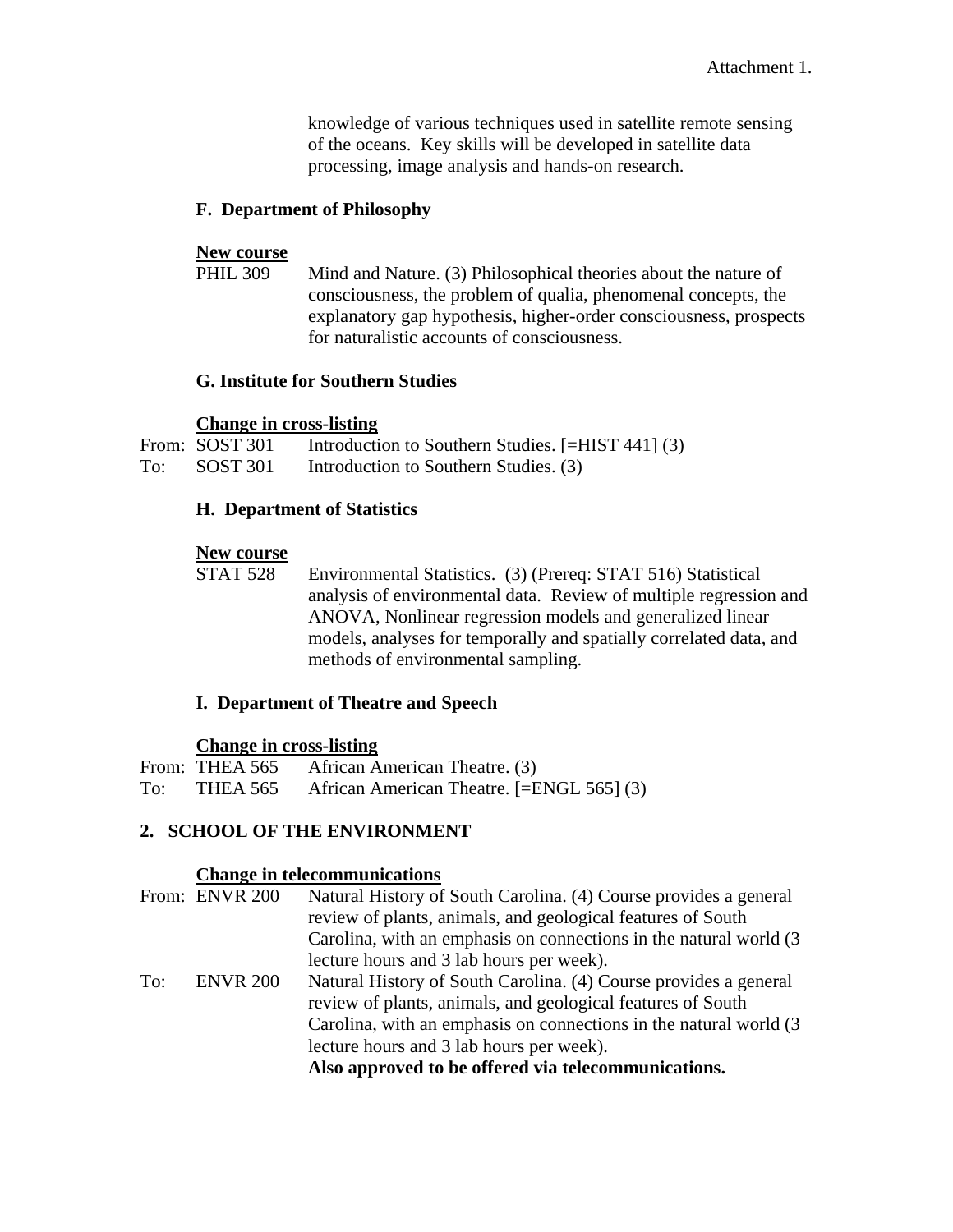# **3. COLLEGE OF HOSPITALITY, RETAIL, AND SPORT MANAGEMENT**

| <b>Current</b> | <b>Proposed</b>                                                                                                                                                                                                                                                                                                                                                                                                                                                                                                                                                                                                                                                                                                                                                                                                                                                                                         |
|----------------|---------------------------------------------------------------------------------------------------------------------------------------------------------------------------------------------------------------------------------------------------------------------------------------------------------------------------------------------------------------------------------------------------------------------------------------------------------------------------------------------------------------------------------------------------------------------------------------------------------------------------------------------------------------------------------------------------------------------------------------------------------------------------------------------------------------------------------------------------------------------------------------------------------|
|                |                                                                                                                                                                                                                                                                                                                                                                                                                                                                                                                                                                                                                                                                                                                                                                                                                                                                                                         |
|                | <b>Tourism Management</b><br>(127 hours)                                                                                                                                                                                                                                                                                                                                                                                                                                                                                                                                                                                                                                                                                                                                                                                                                                                                |
|                |                                                                                                                                                                                                                                                                                                                                                                                                                                                                                                                                                                                                                                                                                                                                                                                                                                                                                                         |
|                | The School of Hotel, Restaurant, and Tourism Management offers<br>Bachelors of Science in Tourism Management. The degree is desig<br>prepare students for managerial positions in the tourism industry.                                                                                                                                                                                                                                                                                                                                                                                                                                                                                                                                                                                                                                                                                                 |
|                | <b>Degree Requirements</b><br>General Education Courses (37 hours)<br>1.<br>Liberal Arts (24 hours)<br>ENGL 101, 102 (6 hours)<br>One course from ENGL 282-286 (3 hours)<br>ECON 224 (3 hours)<br>Fine Arts (3 hours)<br>HIST (3 hours)<br>PSYC 101 (3 hours)<br>SPCH 140 (3 hours)<br>Foreign Languages: Students shall demonstrate in one foreign langu<br>ability to comprehend the topic and main ideas in written and, with<br>exception of Latin and Ancient Greek, spoken texts on familiar sub-<br>ability can be demonstrated by achieving a score of two or better or<br>foreign language proficiency test. Those failing to do so must satis<br>complete equivalent study of foreign language at USC.<br><b>Mathematics and Natural Sciences (13 hours)</b><br>STAT 110 or Math 122 (3 hours)<br>STAT 201 (3 hours)<br>Two courses from the natural sciences – one lab course. Selected from |
|                | biology, chemistry, geology, marine science, or physics (7 hours)                                                                                                                                                                                                                                                                                                                                                                                                                                                                                                                                                                                                                                                                                                                                                                                                                                       |
|                | $\overline{c}$<br>Related Area Courses (27 hours)<br>RETL 261, 262 (6 hours)<br>MKTG 350, MGMT 371 (6 hours)<br>TSTM 240, 264, 342 (9 hours)<br>RETL 344 (3 hours)<br>HRSM 301 (3 hours)                                                                                                                                                                                                                                                                                                                                                                                                                                                                                                                                                                                                                                                                                                                |
|                | 3.<br>Professional Concentration Courses (39 hours)<br>HRTM 280, 290, 381, 382, 450, 481, 482, 483, 484, 485, 495: SPT                                                                                                                                                                                                                                                                                                                                                                                                                                                                                                                                                                                                                                                                                                                                                                                  |
|                | $\overline{4}$ .<br>Professional Elective Courses (9 hours)<br>At least two must be selected from HRTM 383, 384, 387, 388, 389                                                                                                                                                                                                                                                                                                                                                                                                                                                                                                                                                                                                                                                                                                                                                                          |
|                | 5.<br>Approved Elective Courses (15 hours)                                                                                                                                                                                                                                                                                                                                                                                                                                                                                                                                                                                                                                                                                                                                                                                                                                                              |
|                |                                                                                                                                                                                                                                                                                                                                                                                                                                                                                                                                                                                                                                                                                                                                                                                                                                                                                                         |

# **A. Department of Hotel, Restaurant, and Tourism New curriculum/new program**

# **New course**<br>HRTM 484

Tourism Information Technology Issues. (3) (Prereq: TSTM 264) Information technologies such as e-commerce, e-marketing and eresearch are examined, critiqued and applied within a tourism context.